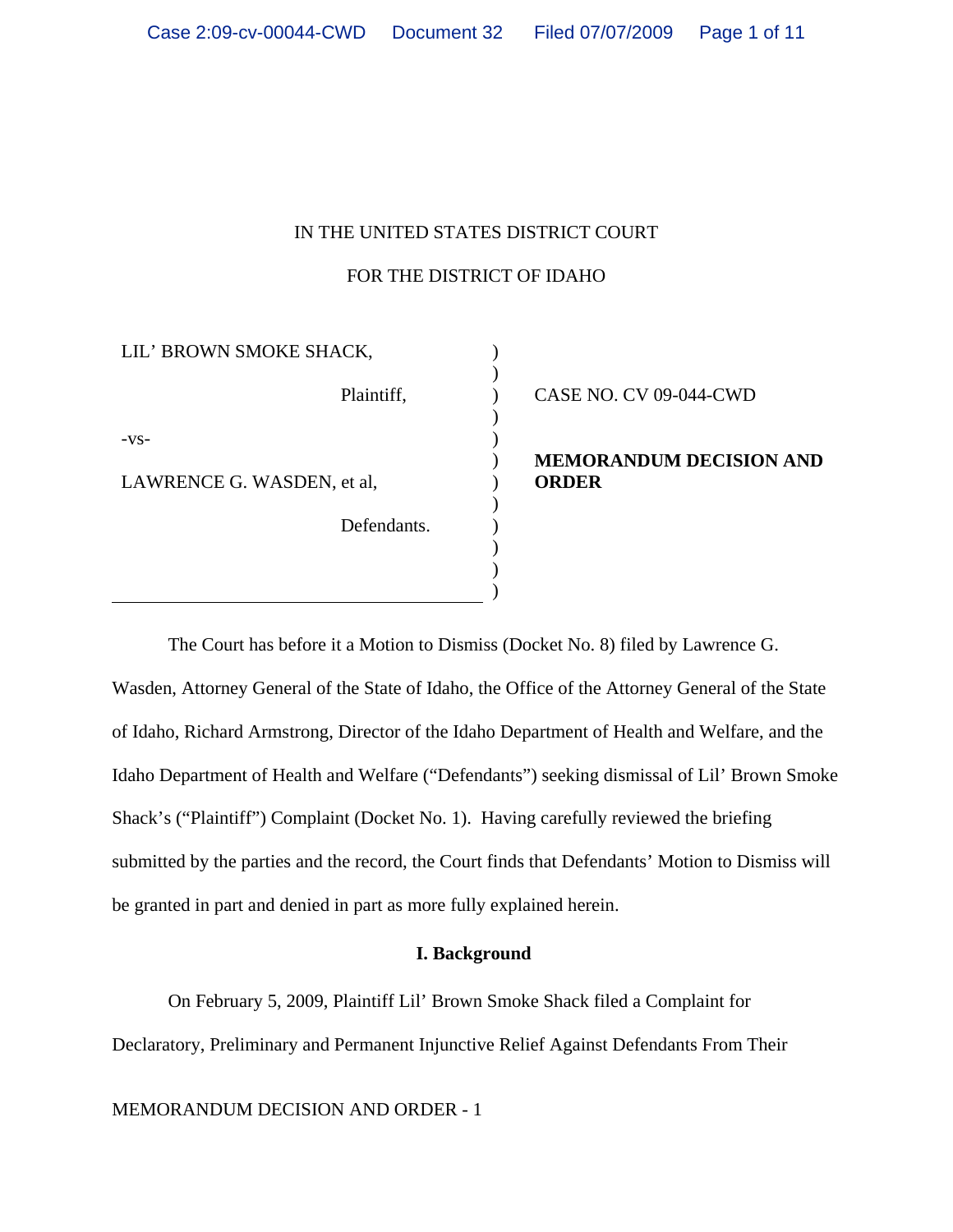Threatened Enforcement of I.C. §39-5701, et seq. (Docket No. 1). The Complaint requests the Court to declare that enforcement of the Minors' Access Act, I.C. §39-5701, et seq. (the "Act"), would violate federal law because Plaintiff is a tribally owned and licensed business located on tribal land outside of the State of Idaho. Specifically, Plaintiff argues the Act violates the Commerce Clause, the Indian Commerce Clause, the Supremacy Clause, tribal sovereignty, and Plaintiff's treaty rights under the 1855 treaty between the Yakama Nation and the United States. (Compl., Docket No. 1). On February 9, 2009, Defendants filed a complaint against Plaintiff in the Fourth Judicial District Court of the State of Idaho, in and for the County of Ada, for violations of the Act, specifically selling tobacco products to Idaho consumers without complying with the registration and reporting obligations imposed by the Act. (Verified Complaint, Docket No. 8-3.)

On February 17, 2009, Defendants filed their Motion to Dismiss (Docket No. 8), arguing that Plaintiff's Complaint should be dismissed in its entirety because: 1) the Eleventh Amendment bars Plaintiff's claims against the Office of the Attorney General and the Idaho Department of Health and Welfare; and 2) under the abstention doctrine in *Younger v. Harris*, 401 U.S. 37 (1971), this Court should abstain from exercising jurisdiction in this case and dismiss the matter. The Court will address each argument in turn.

### **II. Discussion**

### **A. Eleventh Amendment Immunity**

Defendants argue that the Eleventh Amendment prohibits Plaintiff's Complaint against the Office of the Attorney General of the State of Idaho and the Idaho Department of Health and Welfare. (Memo. In Support p. 4-5, Docket No. 8-2.) Plaintiff concedes that the Eleventh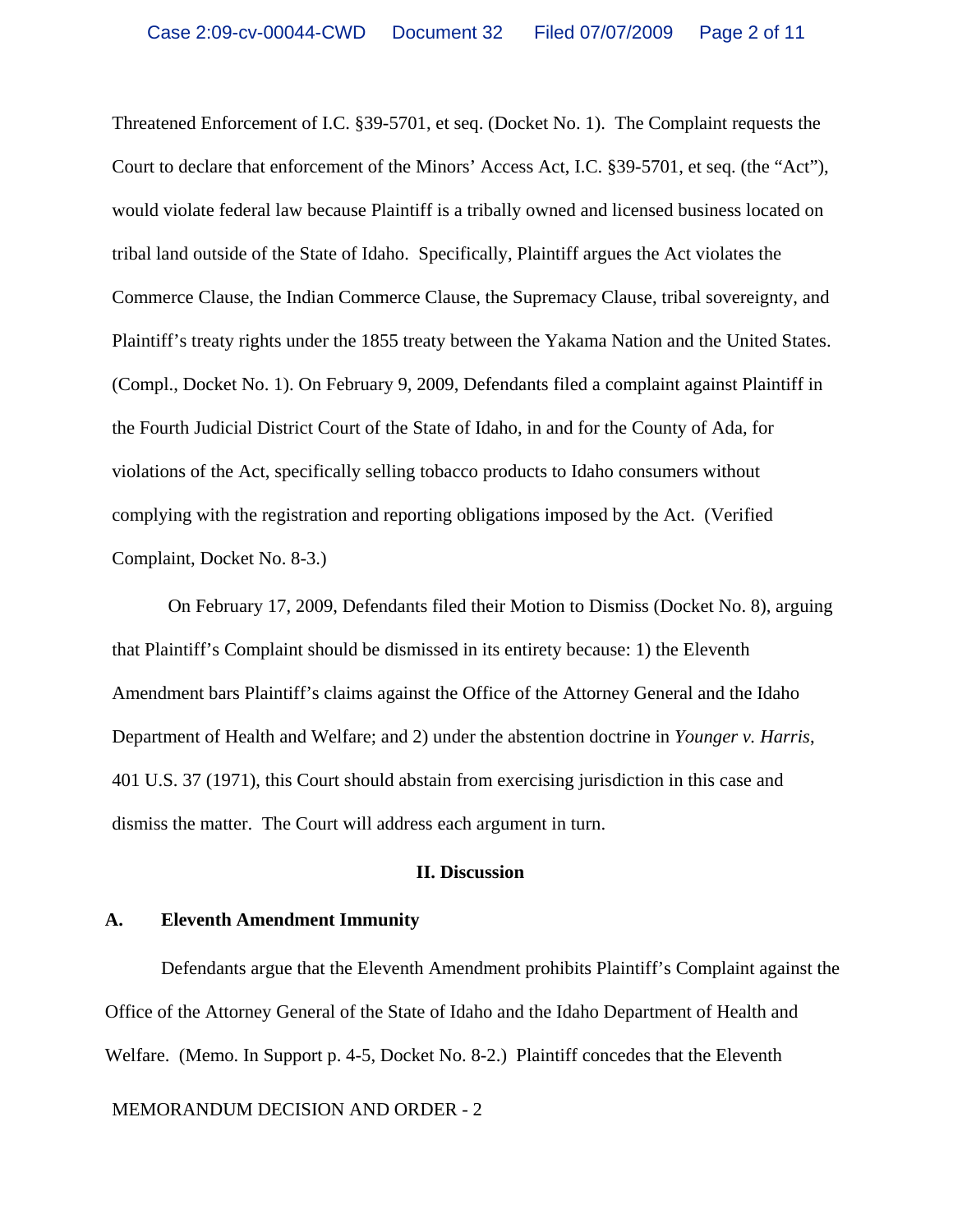Amendment bars suit against the Office of the Attorney General of the State of Idaho and the Idaho Department of Health and Welfare, so long as any officers, agents, and/or employees of those agencies would be bound by any order that might restrain Defendants Wasden and Armstrong from enforcing the statutory provision against Plaintiff. (Opposition n.1, Docket No. 19.) Therefore, the Court will grant the motion to dismiss with respect to the Office of the Attorney General of the State of Idaho and the Idaho Department of Health and Welfare.

### **B. Abstention under** *Younger v. Harris*

Defendants argue that the Court should dismiss Plaintiff's remaining claims against Defendants Wasden and Armstrong based on the abstention principles established in *Younger v. Harris*, 401 U.S. 37 (1971).

Generally, federal courts have the virtually unflagging obligation to exercise the jurisdiction given to them. *Colorado River Water Conservation Dist v. U.S.*, 424 U.S. 800 (1976). However, the *Younger* doctrine, which is based on the principles of equity, comity and federalism, espouses a strong federal policy against federal court interference with pending state judicial proceedings, absent extraordinary circumstances. *Middlesex County Ethics Committee v. Garden State Bar Ass'n*, 457 U.S. 423 (1982). Principles of comity are the more "vital consideration," as they preserve respect for state functions. *Younger*, 401 U.S. at 44. Despite this federal policy, carefully defined circumstances may exist where abstention under the *Younger* doctrine is appropriate. These limited circumstances remain the exception, not the rule. *Gilbertson v. Albright,* 381 F.3d 965, 969 n.2 (9 th Cir. 2004) *citing Green v. City of Tuscon,* 255 F.3d 1086, 1089 (9th Cir. 2001).

MEMORANDUM DECISION AND ORDER - 3 The United States Court of Appeals for the Ninth Circuit has held that abstention under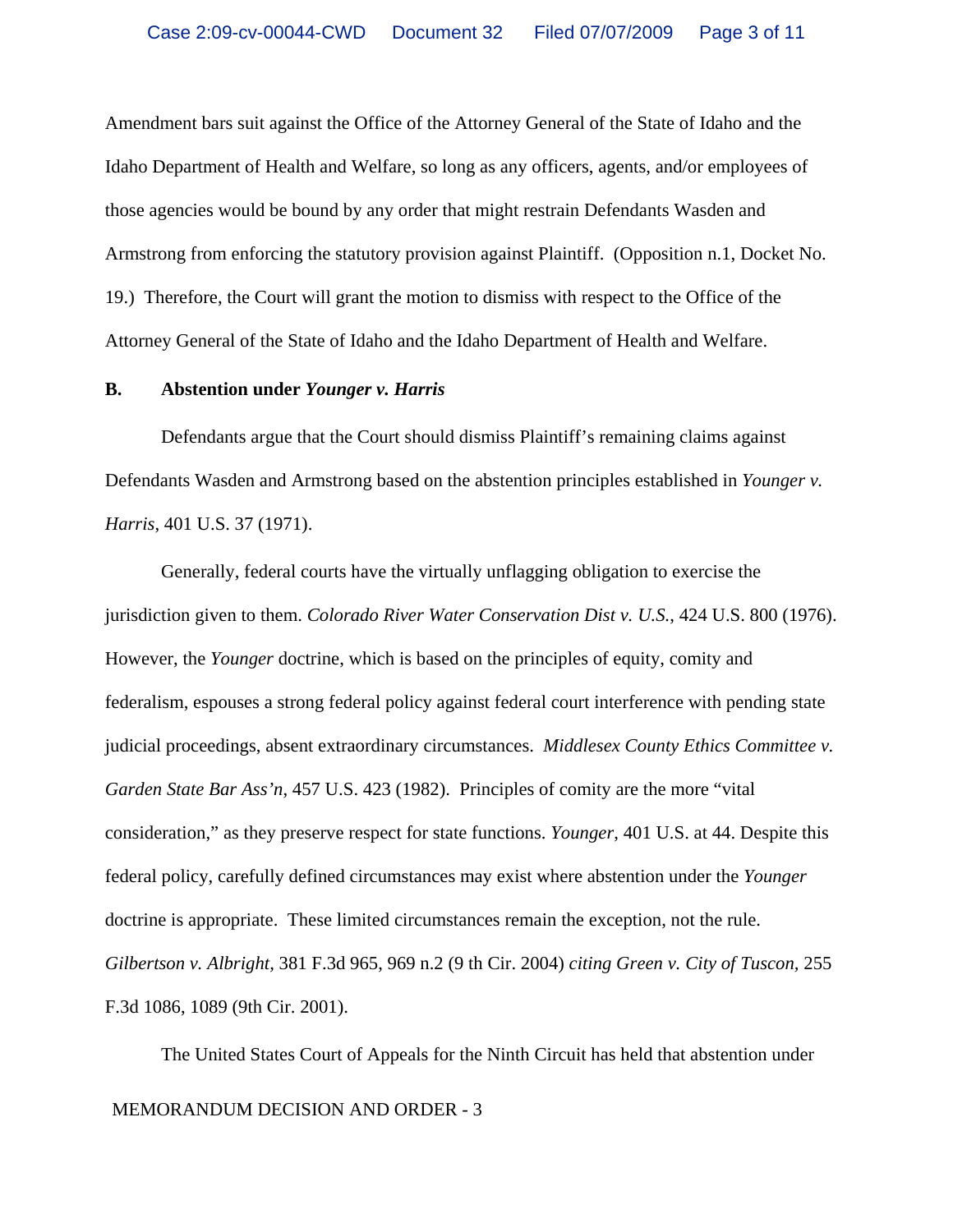*Younger* is appropriate only if the following four requirements are met: 1) a state-initiated proceeding is ongoing; 2) the proceeding implicates important state interests; 3) the federal plaintiff is not barred from litigating federal constitutional issues in the state proceeding; and 4) the federal court action would enjoin the proceeding or have the practical effect of doing so, i.e., would interfere with the state proceeding in a way that *Younger* disapproves. *San Jose Silicon Valley Chamber of Commerce Political Action Committee v. City of San Jose,* 546 F. 3d 1087, 1092 (9th Cir. 2008) *citing Gilbertson*, 381 F.3d at 978. Although *Younger* involved potential federal interference with a state criminal case, the United States Supreme Court has extended the doctrine to federal cases that would interfere with state civil cases and administrative proceedings. *Id. citing Ohio Civil Rights Comm'n v. Dayton Christian Sch., Inc., 477 U.S. 619,* 627 (1986).

In this action, Plaintiff argues that the first two of the four elements are not met and the Court should not abstain.<sup>1</sup> The Court will address each of Plaintiff's arguments in turn.

### **1. Ongoing state proceeding**

Plaintiff argues that the first requirement for abstention is not met in this case because the federal lawsuit was filed prior to the suit initiated in state court by the State of Idaho. Defendants respond that, because no substantive proceedings on the merits occurred in federal court prior to the state court suit being filed, the on going state proceeding requirement is satisfied.

As noted above, abstention under *Younger* is appropriate only if there is an ongoing state proceeding. *Middlesex County Ethics Comm. v. Garden State Bar Ass'n,* 457 U.S. 423, 431

<sup>&</sup>lt;sup>1</sup> Plaintiff does not contest that the third and fourth requirements are met. Therefore, the Court will not address them here.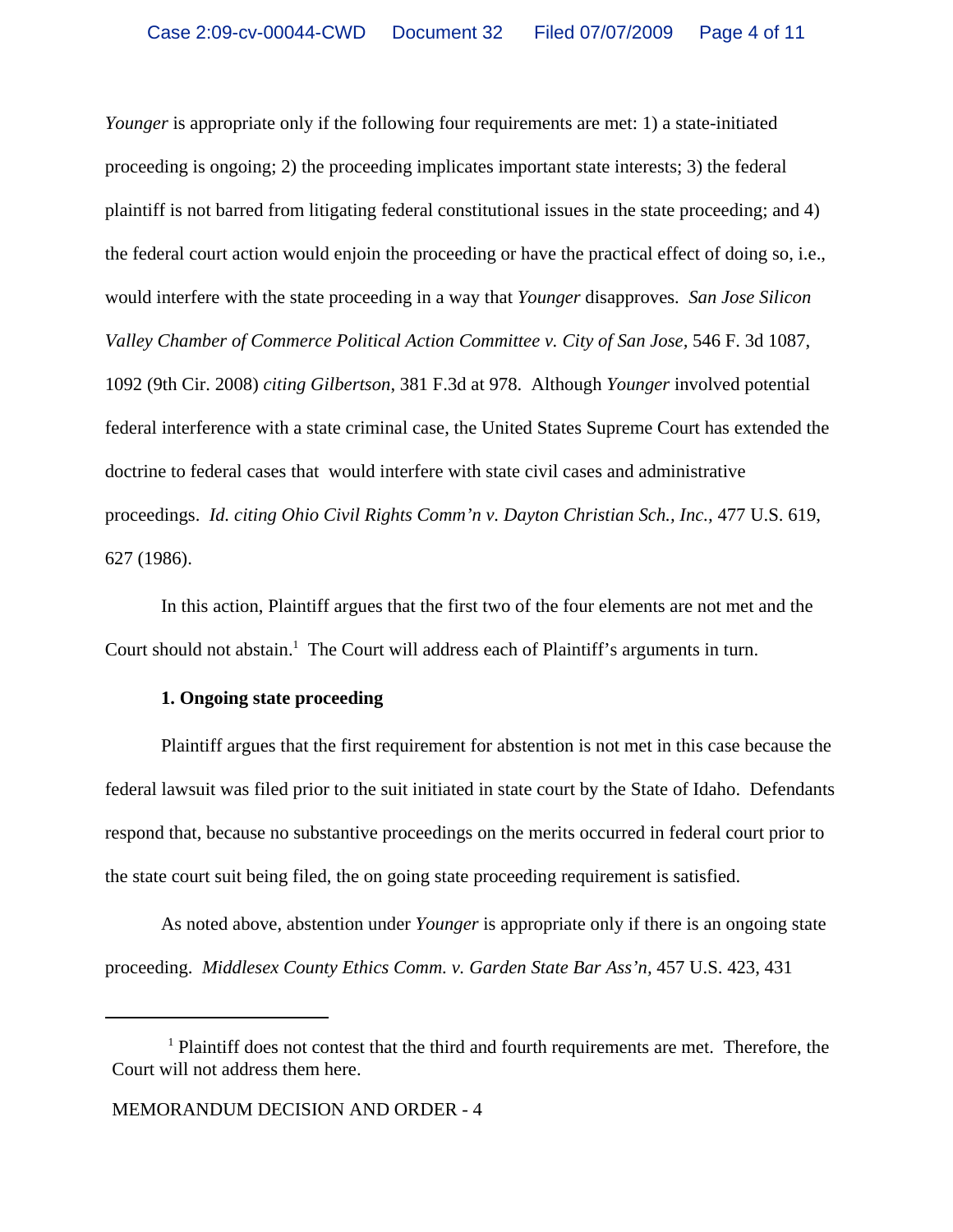(1982). The critical question with respect to this requirement is whether state proceedings were underway before initiation of the federal proceedings. *Kitchens v. Bowen*, 825 F.2d 1337, 1341 (9th Cir. 1987). However, "whether the state proceedings are 'pending' is not determined by comparing the commencement dates of the federal and state proceedings." *Polykoff v. Collins*, 816 F.2d 1326, 1332 (9th Cir. 1987). A state proceeding can be on going even when the state action is not filed until after the federal action is filed, as long as the state action is filed before any proceedings of substance on the merits occur in the federal court action. *M&A Gababee v. Cmty. Redev. Agency* 419 F.3d 1036, 1041 (9th Cir. 2005).

Here, Plaintiff filed its federal action on February 5, 2009, four days prior to the action filed by the State of Idaho in state court on February 9, 2009. However, based on the law discussed above, the state lawsuit still constitutes an ongoing state proceeding because the Court had not yet commenced any proceedings of substance on the merits prior to the state court suit being filed. Thus, Plaintiff's first argument fails.

Further, Plaintiff argues that the first requirement is not satisfied because the state court lawsuit is not legitimate. Instead, Plaintiff argues that the State of Idaho lacks jurisdiction to enforce the Act against Plaintiff. (Opposition p. 10, Docket No. 19.) Plaintiff claims this is the distinguishing factor between the cases cited by the Defendants and the case at hand. The Court finds, as discussed below, that the State of Idaho's jurisdiction to enforce the Act against Plaintiff is unclear and, therefore, the state lawsuit is not clearly illegitimate. Thus, the Court rejects Plaintiff's second argument and finds that the first requirement of the abstention doctrine is satisfied.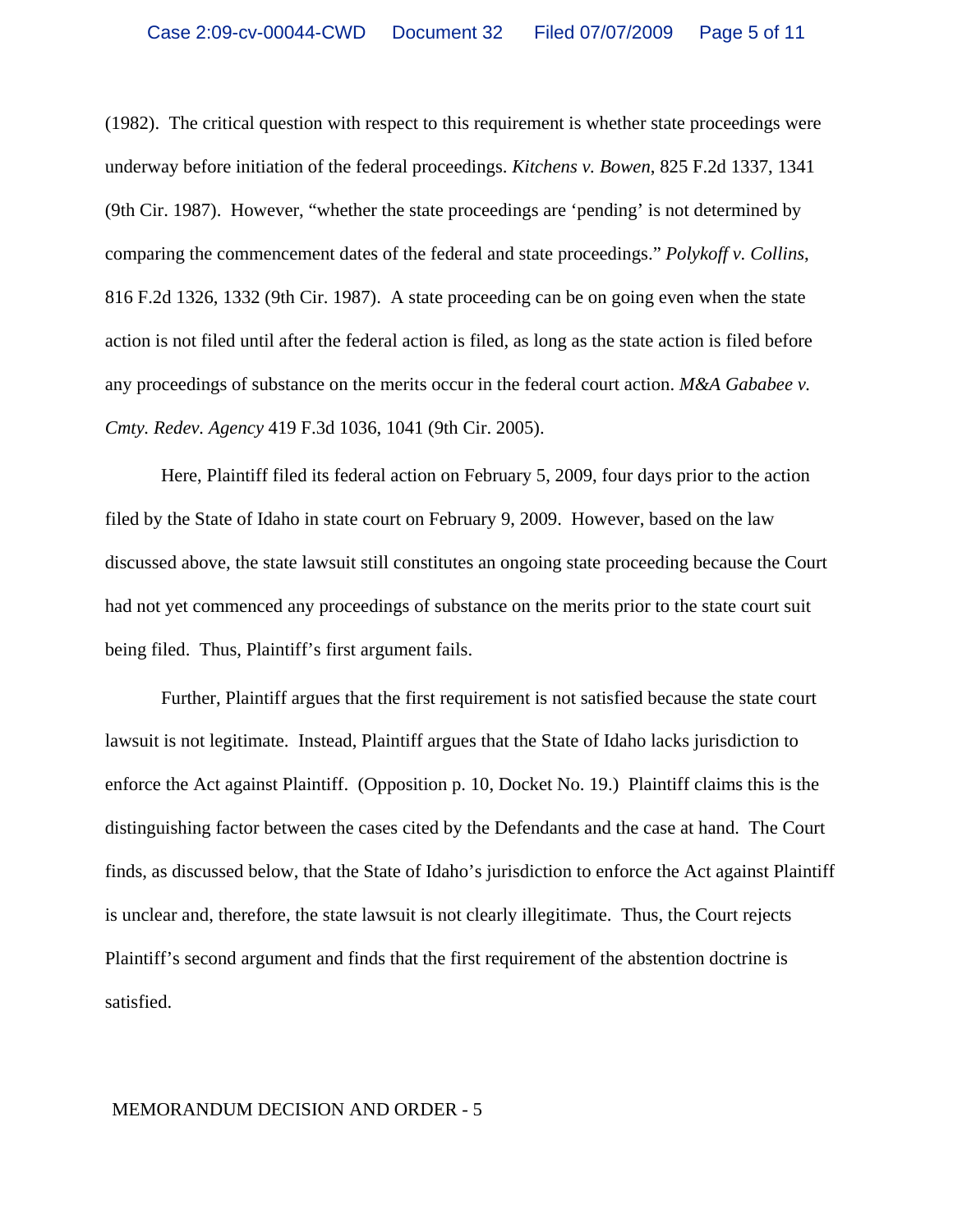### **2. Implicates important state interests**

Defendants argue that the State of Idaho's interest in regulating tobacco and preventing minors' access to tobacco are important state interests that justify abstention under *Younger*. Plaintiff makes two arguments in response: 1) Defendants have not established an important state interest in enforcement of the permitting provisions of the Act; and 2) the jurisdictional question of whether the state has authority to enforce the Act against businesses located on tribal lands outside of the state is a question of federal law and should be decided by the federal court. The Court shall address the Plaintiff's second argument first.

*Younger* abstention is required only if the state proceeding implicates important state interests. *Gilbertson*, 381 F.3d at 978. However, "the importance of the interest is measured by considering its significance broadly, rather than by focusing on the state's interests in the resolution of an individual's case." *San Jose*, at 1094, *quoting Baffert v. Cal. Horse Racing Bd.*, 332 F.3d 613, 618 (9 th Cir. 2003).

Defendants argue that the State of Idaho's interest in regulating tobacco and preventing minors' access to tobacco constitutes a legitimate state interest. The Court agrees. However, even where an important state interest is implicated, Younger abstention is inappropriate if the jurisdictional question relating to the state's ability to enforce its laws is paramount and federal. *Fort Belnap Indian Community of the Fort Belnap Indian Reservation v. Mazurek*, 43 F.3d 428 (9th Cir. 1994); *Seneca-Cayuga Tribe of Oklahoma v. State of Oklahoma*, 874 F.2d 709 (10th Cir. 1989); *Sycuan Band of Mission Indians v. Roache*, 54 F.3d 535 (9th Cir. 1994).

Defendants argue that both the *Sycuan* and the *Fort Belnap* cases decided by the Ninth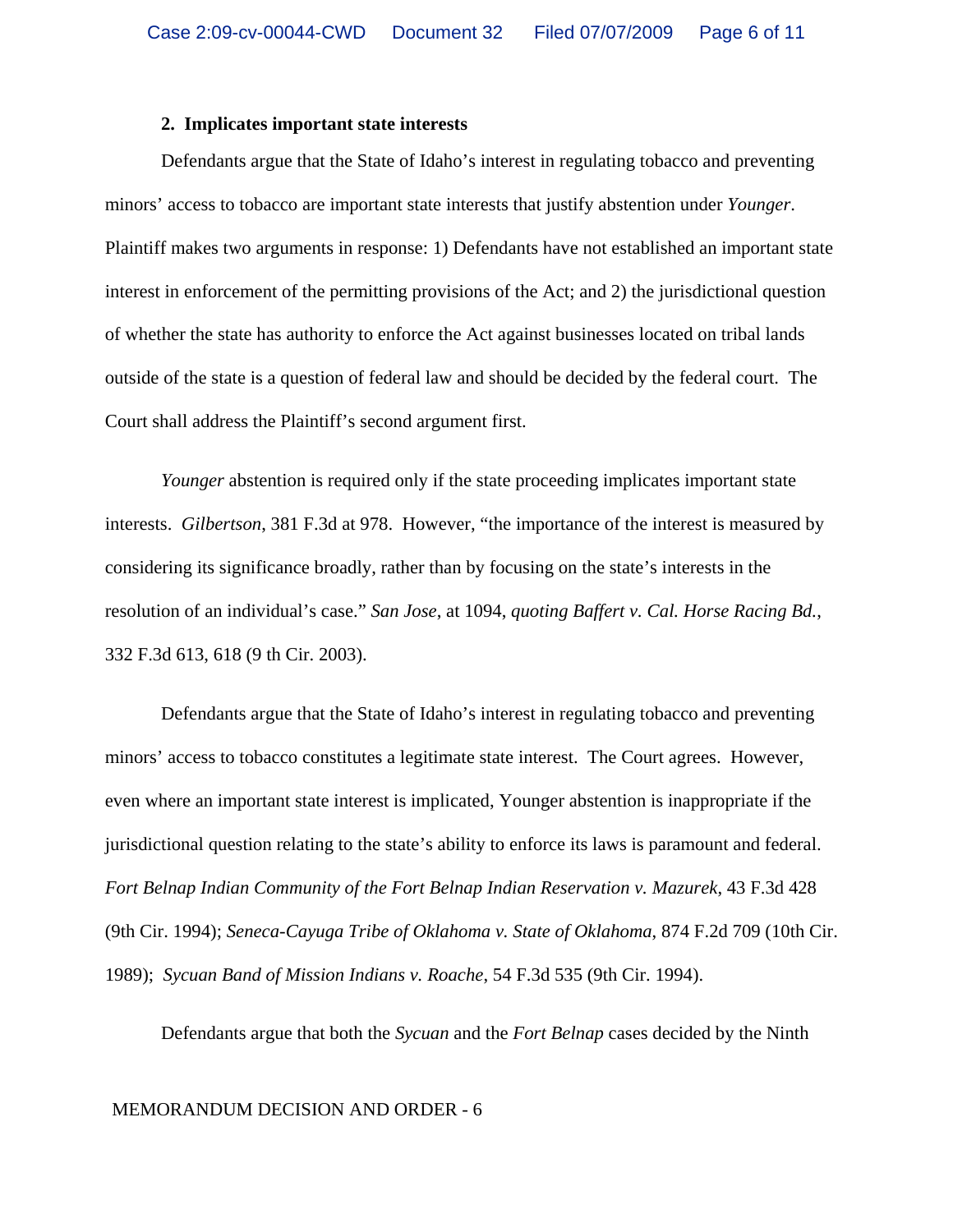Circuit are inapplicable to the situation at hand, because *Sycuan* deals exclusively with state action that has been expressly preempted by federal law and *Fort Belnap* is only applicable to enforcement of state laws *on* the reservation.

In *Sycuan*, the Ninth Circuit held that California did not have a legitimate state interest, for the purposes of *Younger* abstention, in enforcing certain state gambling laws because a federal law granted the United States exclusive jurisdiction to enforce state gambling laws on tribal land. *Sycuan Band of Mission Indians*, 54 F.3d at 541. The Ninth Circuit stated: "[w]hile the State may well have an interest in seeing that the federal government enforce the State's laws in Indian country, it can have no legitimate interest in intruding on the federal government's exclusive jurisdiction to prosecute." *Id*. The Court agrees that *Sycuan* presents a different factual scenario than that before the Court, where because of the federal statute, the state's lack of jurisdiction was clear. However, in *Sycuan,* the Ninth Circuit did not limit its holding to circumstances where state law clearly is preempted by federal law. Instead, the court of appeals held, citing with approval the Tenth Circuit case, *Seneca-Cayuga Tribe of Oklahoma v. State of Oklahoma*,"[h]ere too, the threshold issue of the State's jurisdiction to prosecute is a matter of federal, not state, law. The district court correctly declined the invitation to abstain under the *Younger* doctrine." *Id. citing Seneca-Cayuga Tribe of Oklahoma,* 874 F.2d at 709.

In *Seneca Cayuga*, after discussing the primacy of the federal interest in regulation of tribal affairs, the Tenth Circuit held that "the threshold question whether the State has authority to regulate Indian bingo is a matter of federal law." *Seneca-Cayuga Tribe of Oklahoma,* 874 F.2d at 714. The court of appeals explained further: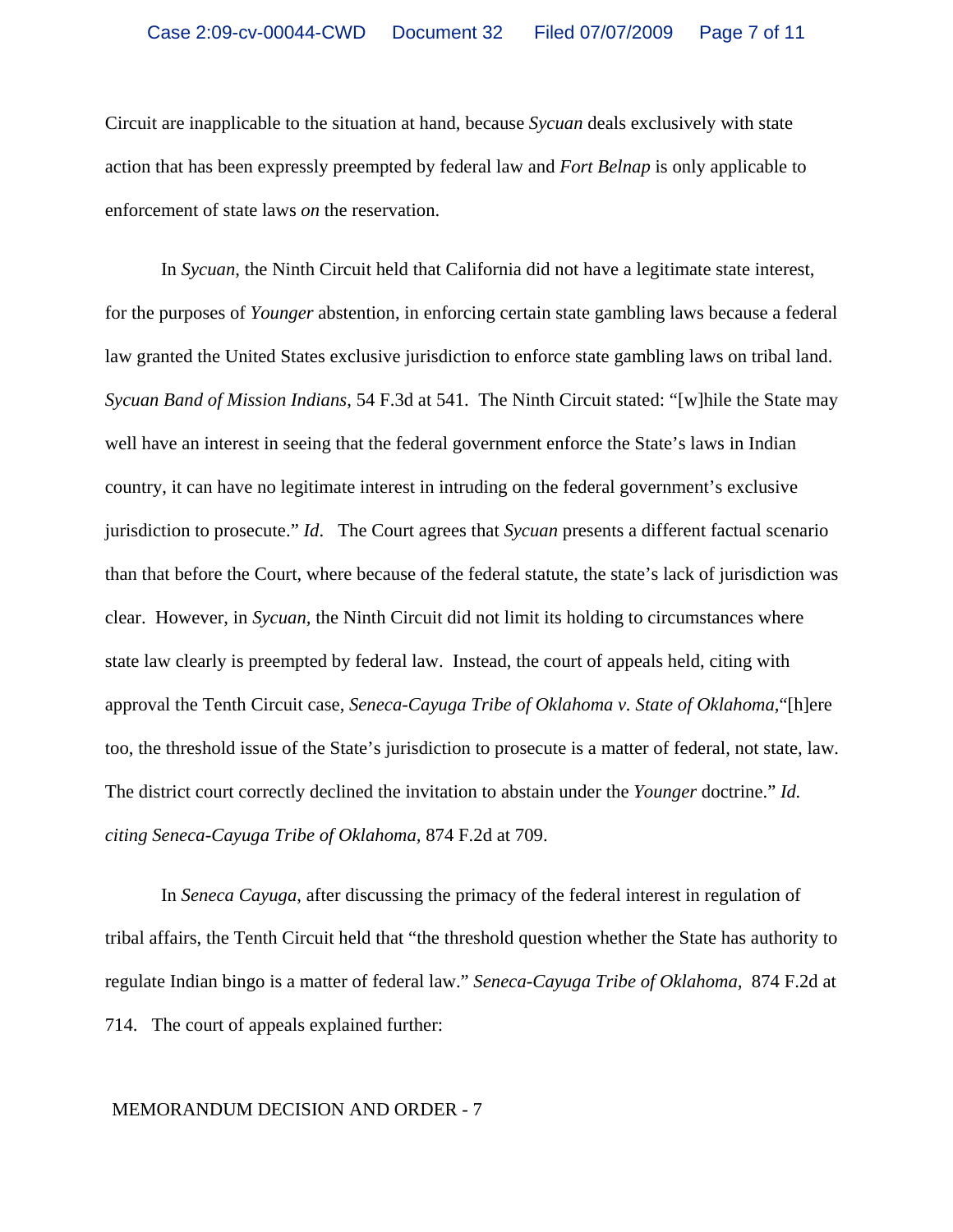The question of jurisdiction, in the sense of the State's authority to regulate, is central to the State case because the Tribes concede in this federal litigation that if State laws apply, the Tribe's games do not comply with them. State courts are, of course, competent to decide such jurisdictional questions, but the fact that this central issue is not one of state law indicates that the importance of the State's interest in the state litigation is minimal. Whether, as in this case a state court is asked to decide issues of federal law in an area in which federal interests predominate, the State's interest in the litigation is in our view not important enough to warrant *Younger* abstention. Nor would resolution of these issues in state court prevent conflict between the interests of the Tribes, protected by federal law and the interests of the State. That conflict is inevitable. Because abstention would not mitigate this conflict, the proper forum to resolve it is federal court. *Id*.

In *Fort Belnap,* the State of Montana brought a criminal action in state court against a business located on tribal land for violations of Montana liquor laws. Fort Belnap Indian Community filed an action in federal court, seeking a declaratory judgment that Montana could not criminally prosecute Indians for liquor law violations on tribal lands. In the action before the Ninth Circuit, Montana argued that the district court should have abstained under *Younger* from hearing the case. The Ninth Circuit held that, despite Montana's legitimate interest in the enforcement of its liquor laws through criminal prosecution, the primary issue was whether the State of Montana had jurisdiction under federal law to prosecute Indians who violated Montana liquor laws on an Indian reservation. The court of appeals held that, because the question of state jurisdiction to enforce the law was paramount and federal, *Younger* abstention would not be appropriate. *Fort Belnap Indian Cmty. of the Fort Belnap Indian Reservation,* 43 F.3d at 432.

Here, Defendants argue that *Fort Belnap* applies only to the application of state laws to "on reservation" conduct. Specifically, Defendants argue that because Plaintiff sells tobacco to out of state customers, whether over the internet or through the mail, Plaintiff's conduct is "off reservation" and, therefore, *Fort Belnap* does not apply. Further, Defendants argue that because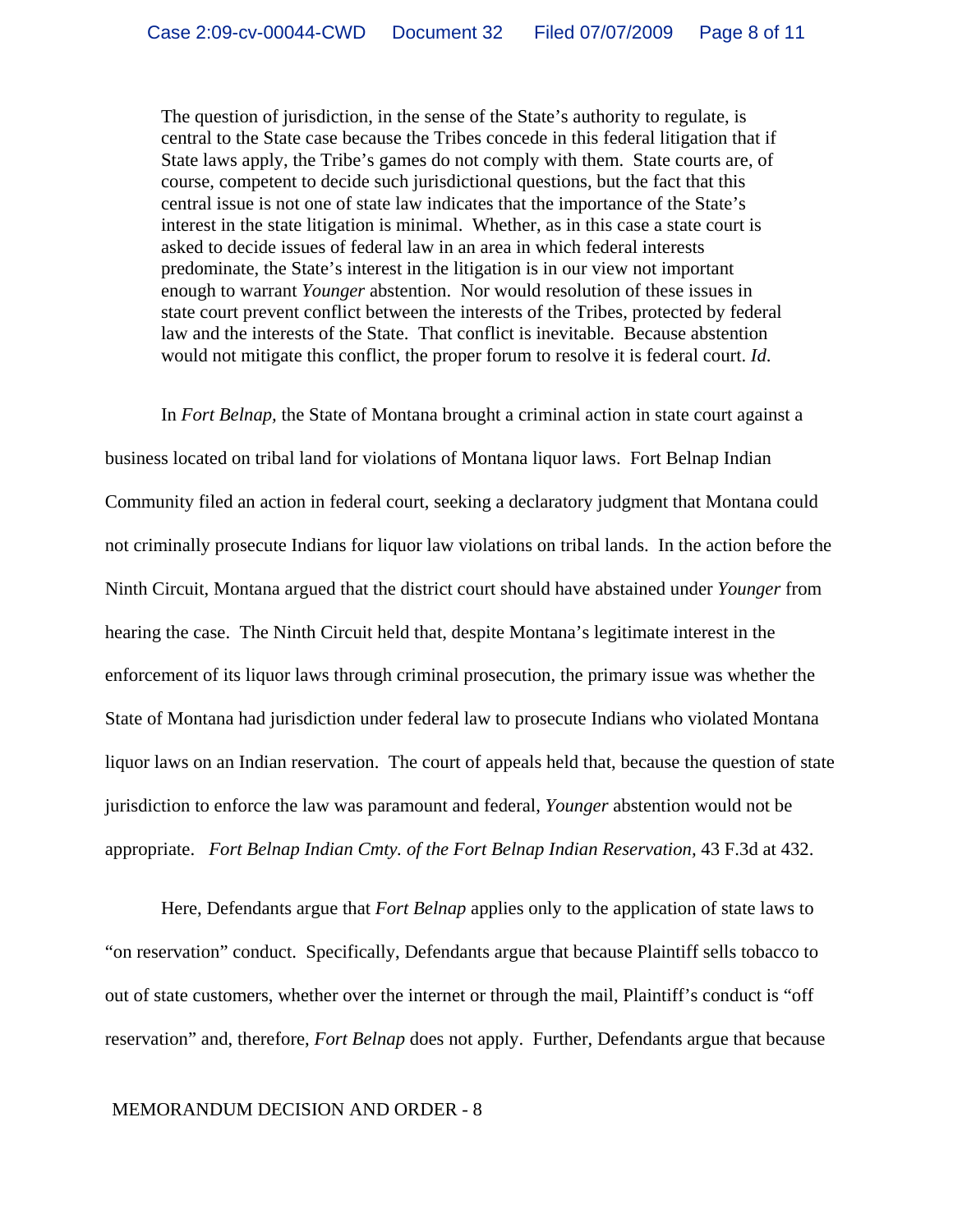it is seeking to regulate only "off reservation" conduct, the State of Idaho clearly has the authority under federal law to enforce the Act against Plaintiff. Thus, Defendants' conclude there is no federal question that needs to be decided and the Court should abstain under *Younger*. Plaintiff disagrees, arguing that the Act regulates "on reservation" conduct of Indians because the Act forces Plaintiff to:

...obtain an Idaho tobacco permit for its physical location on the Yakama Reservation (I.C. 39-5718); institute an employee training program on the Yakama Reservation; maintain its website with certain content dictated by the State of Idaho (I.C. 39-5704(7)); submit invoices and reports to the state of Idaho (I.C. 39-5716); collect and pay taxes on each sale to Idaho consumers (I.C. 39- 5714, 63-2501,et. seq.); and subject itself to unannounced inspections by Idaho officials crossing state lines to enforce these provisions (I.C. 39-5710). (Memo. In Opposition p. 18-19, Docket No. 19.)

Therefore, Plaintiff contends the State of Idaho does not have jurisdiction to enforce the Act.

The federal government's interest in regulation of Indian tribes is paramount. *Seneca Cayuga*, 874 F.2d 709, 714. The Constitution granted to Congress the power "[t]o regulate Commerce... with the Indian Tribes." U.S. Const. Art. I, §8, cl. 3. The treaties and other agreements that govern the relationship between the Indians and other Americans are part of "the Supreme Law of the Land." *Id.* Art. VI, cl. 2. At one time, the Supreme Court held that tribal sovereignty was absolute; however, the Supreme Court departed from that view long ago. *Worcester v. Georgia*, 6 Pet. 515, 561 (1832); *White Mountain Apache Tribe v. Bracker*, 448 U.S. at 141.

Today, the Indians' right to make their own laws and be governed by them does not exclude all state regulatory authority on the reservation. *Nevada v. Hicks*, 533 U.S. 353, 361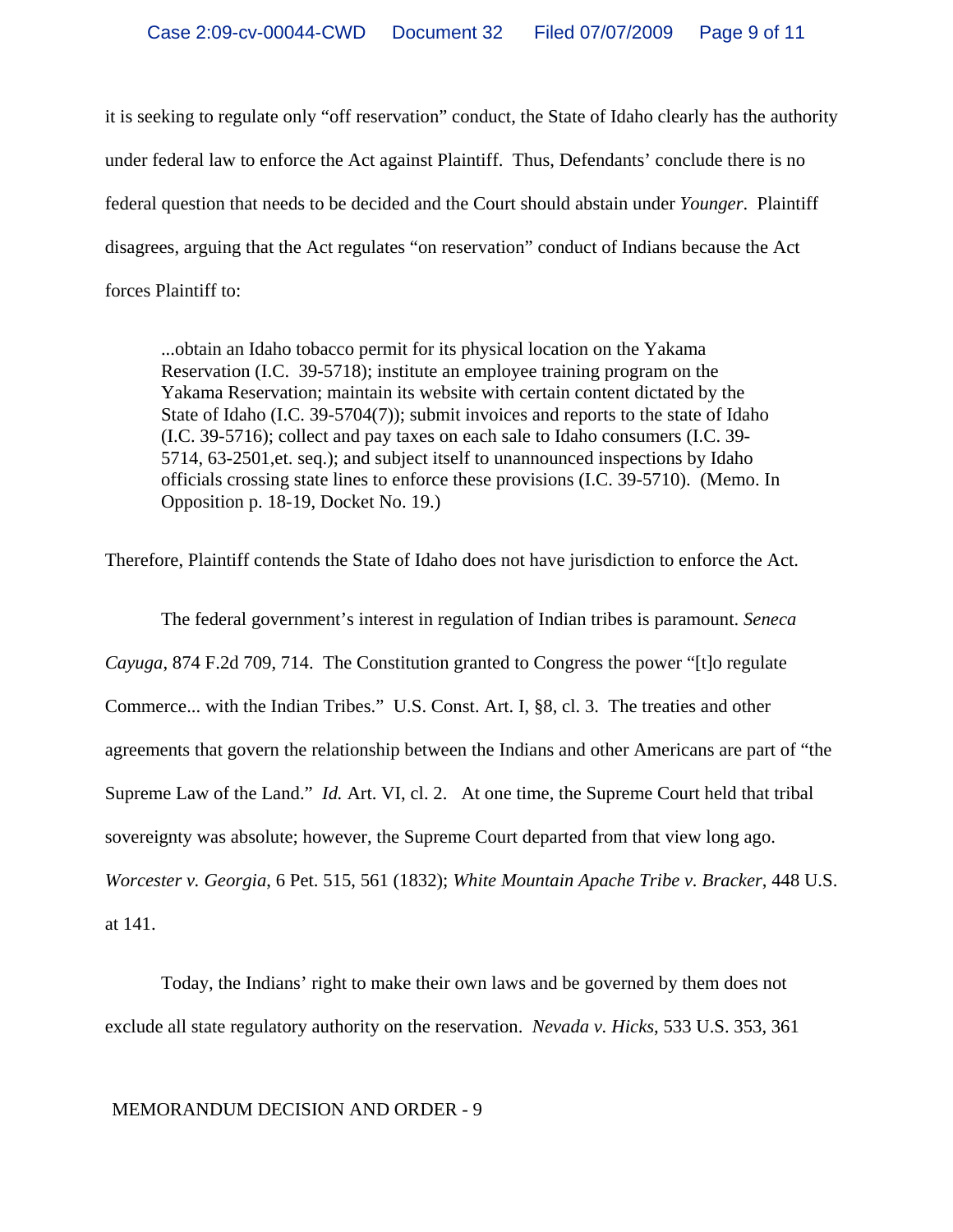(2001). Where tribal sovereignty and state regulatory authority collide, courts must seek to reconcile the plenary power of the states over residents within their borders with the semiautonomous status of Indians living on tribal reservations. *Dept. Of Taxation and Finance of New York v. Milhelm Attea & Bros., Inc.,* 512 U.S. 61, 73 (1994)*.* Resolution of these conflicts does not depend on "rigid rules;" instead, courts must undertake "a particularized inquiry into the nature of the state, federal, and tribal interests at stake, an inquiry designed to determine whether, in the specific context, the exercise of state authority would violate federal law." *White Mountain Apache Tribe v. Bracker*, 448 U.S. at 145.

 Generally, state law is inapplicable to on-reservation conduct involving only Indians, as the State's regulatory interest in such conduct is minimal and the federal interest in encouraging self-government is at its strongest. *Id.* However, state laws may be applied to on-reservation activity if "exceptional circumstances" exist. *New Mexico v. Mescalero Apache Tribe*, 462 U.S. 324 (1983). In contrast, Indians extending beyond reservation boundaries generally have been held subject to non-discriminatory state law otherwise applicable to all citizens of the state. *White Mountain Apache Tribe,* 448 U.S. at n.11 *citing Mescalero Apache Tribe v. Jones, 411 U.S 145, 148-9.*

Based on the aforementioned cases and standards, and the arguments of the parties with respect to whether the Act regulates on or off reservation activity, the Court disagrees with Defendants and finds that the issue of the state's jurisdiction is not conclusive. Here, like in *Fort Belnap*, *Sycuan,* and *Seneca-Cayuga*, the question of whether the state law is enforceable against Plaintiff is a federal question in an area, tribal law, where federal interests predominate. Thus, the Court finds that the State of Idaho's interest in this litigation is not sufficiently important to